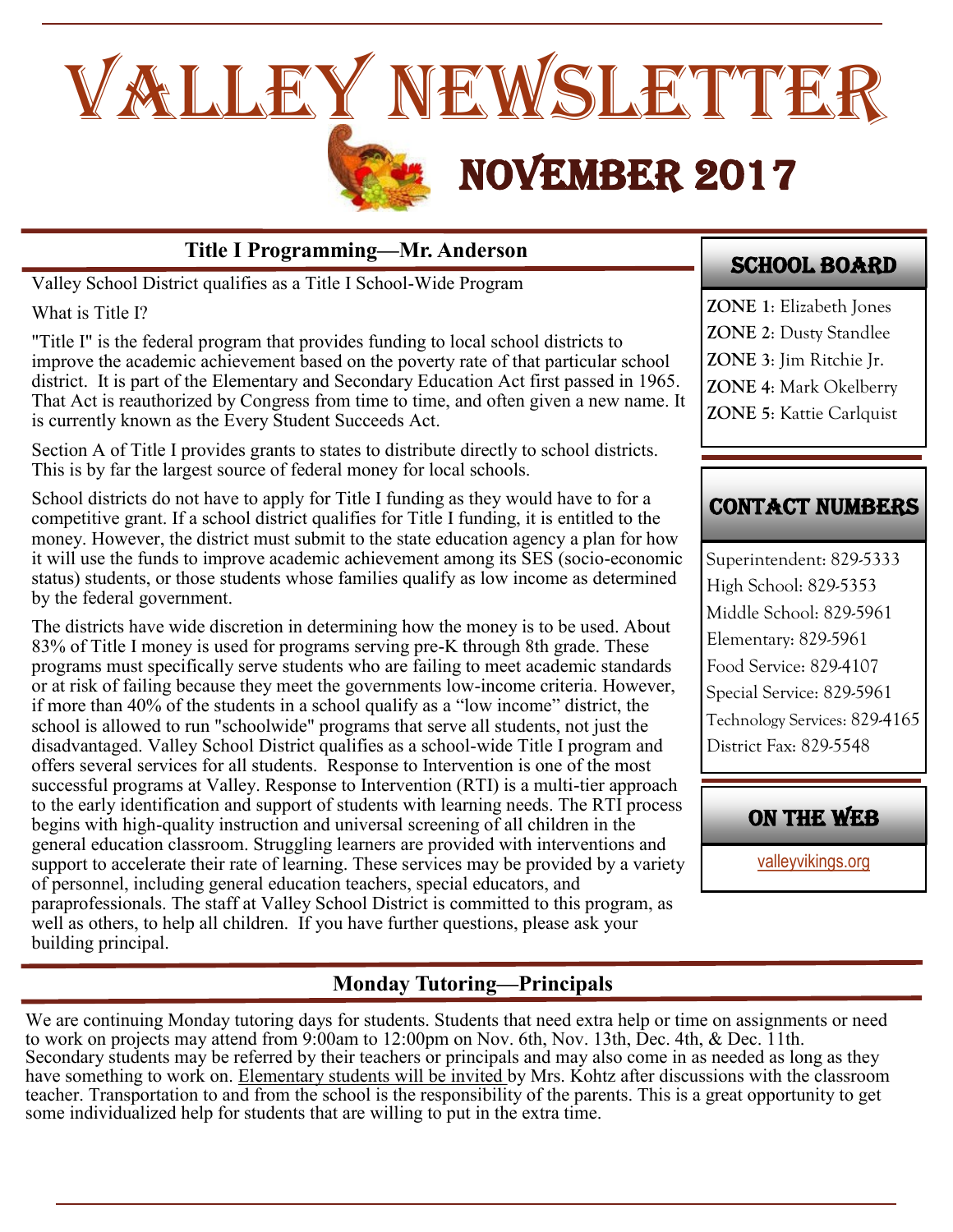### **Book Fair—Mrs. Hunter**

The first Book Fair of the year will be the week of November 14-17, 2017. It is a Scholastic Book Fair and, as always, proceeds from it are returned to your library for books and supplies. Books make great Christmas presents so you are more than welcome to come in and shop during regular school hours or on Wednesday the 15th after school until 8 p.m. Your kids will have multiple opportunities to view and buy from the fair during the week. Thanks in advance for your patronage.

#### **Veterans Day—Mr. Hardy**

We would like to invite our community to join us in the new gym for an assembly to honor our veterans on Nov. 10th at 9:00am. Also, we would love to have as many veterans as possible come for a breakfast at the school at 7:45am. If you know a veteran or have someone in your family that would like to attend, we would love to have them join us on this special day.

#### **New Staff 5th Grade—Mrs. Bailey**

Hi! I am Jennifer Bailey and I am teaching 5th grade. The students that I have this year are wonderful. Most of them seem to work hard. I am enjoying the 5th grade curriculum. I have been teaching for 11 years and I love it! I taught 1st grade for one year in Rupert. Then I spent 9 years in Dietrich teaching 4th grade for five years and 3rd grade for four years. My husband, Bud Bailey, a graduate of Valley, and I have 2 grown sons. Our oldest son, G.W. spent six years in the army working on helicopters; he lives in North Pole, Alaska. Nathan is in the Navy and he is a cryptologist; he is stationed in Hawaii. I appreciate the chance to teach the students at Valley Elementary.

### **Trick or Treat for Change—BPA/FCCLA**

Thank you for your generosity! BPA and FCCLA combined forces on October 23, 2017 to Trick or Treat for Community Baskets. In less than 3 hours, our community donated \$1,760.20. The number of trick-or-treaters was lower this year and we apologize that we were unable to canvas all of the routes. We also had some confusion and some routes were doubled up or flyers were distributed but we missed houses on the return visit. If you would like to donate your change to community baskets, please call Toni Elorrieta at the school (829-5353) or home (731-6570) and a FCCLA or BPA officer will collect your donation. All proceeds from Trick or Treat will stay in the community and will be used to buy Christmas presents for local children. We will also be grateful for donations of new, unwrapped toys for the Christmas baskets. Donations will be accepted through December 12, 2017 and can be dropped off at the high school office or at U.S. Bank in Hazelton. Thank you for your support!

### **Spring Drivers Ed.—Mrs. Lamun**

Be thinking about Spring Drivers Ed!

Our next class will begin in early March. If you will be 14 ½ by then, and are interested, sign up in the high school office. Class will be from 6:30 to 7:30 am. and 8-11 on Mondays. The cost is \$200. You must pay at least half when you sign up for the class. You must also go purchase a permit at the DMV and get a driver's manual. These are needed for class and I do not provide them. Get the list of things you need to take with you before you go. They are available in the high school office. One thing you will need is your birth certificate. If you do not have yours get it now to be ready for the spring class. Any questions, ask Mrs. Lamun or call 829-5961 and leave a message.

#### **Accelerated Reader Points Scan—Mrs. Hunter**

It has come to our attention that there are several apps available for smartphones that can scan the ISBN numbers on the books you might have at home. These apps will then tell you the AR level and points available for that book. This is a good way for you to see what you have for your child to read from home to work toward their AR goal. Some of them work better than others, and some charge a small fee. If you are interested, go to your app store and put in Accelerated Reader Points Scan. You should have several options to choose from for whichever platform you are using.